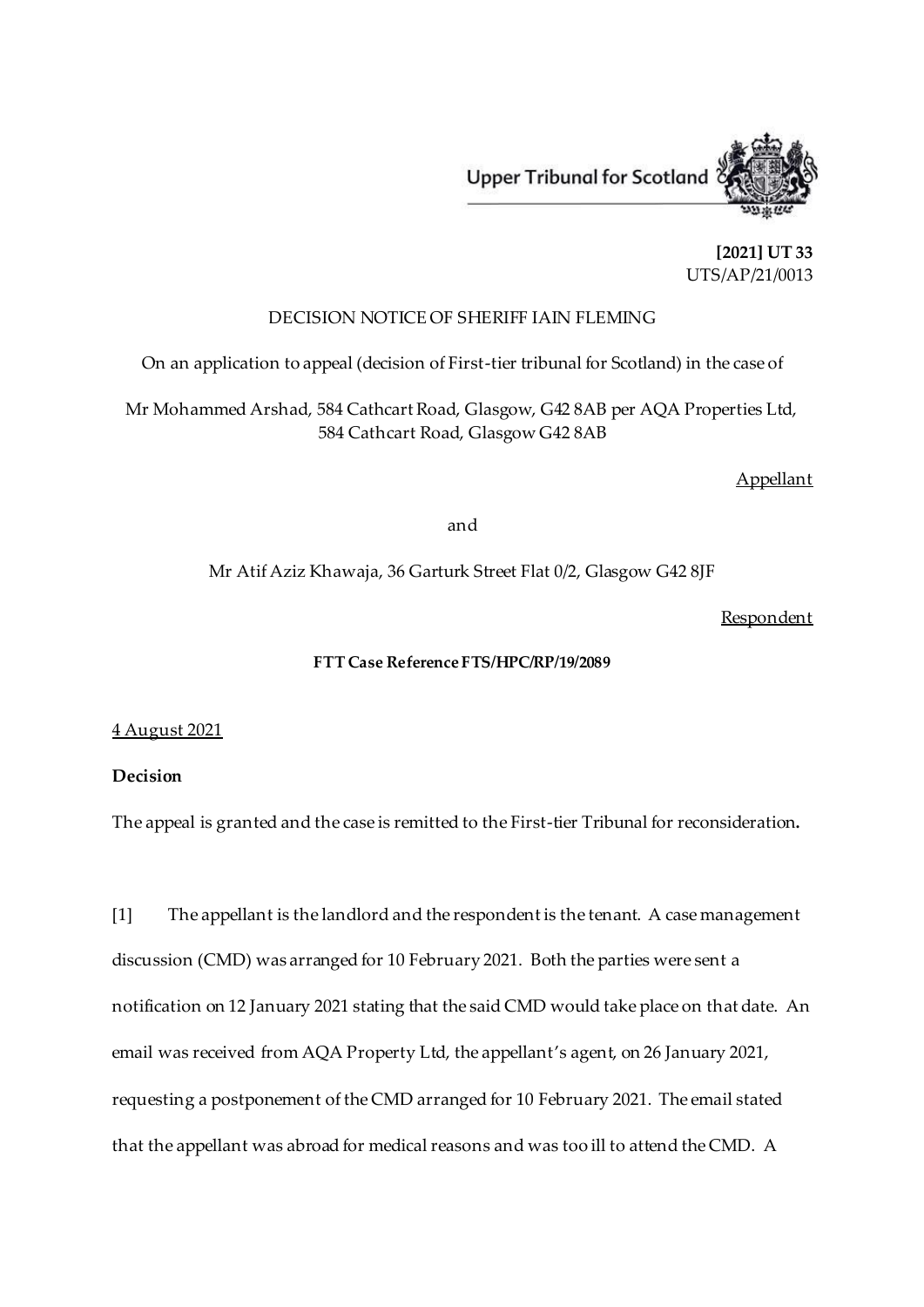copy of an airline ticket which appeared to show that the appellant had travelled abroad in November 2020 was attached to the request.

[2] On 5 February 2021 the First Tier Tribunal (FtT) notified parties that it had considered and refused the postponement request because it did not consider that the evidence which had been provided demonstrated that there was good reason to postpone the CMD.

[3] In terms of the said letter of 5 February 2021, sent to both parties, the FtT advised that the application to postpone the FtT hearing had been refused and explained the reasons for the refusal. It also invited consideration by the appellant as to his interest being represented by his agent AQA Property, or indeed by someone else such as a relative, friend or colleague.

[4] The said letter thereafter stated as follows:

"The Tribunal will therefore go ahead as scheduled on Wednesday, 10 December 2021 at 10 am".

[5] This date was an error. As a matter of fact the Tribunal hearing (the CMD) was still scheduled for 10 February 2021. It took place on that date, the appellant was neither present or represented and a finding was made which was adverse to the appellant's interests. The appellant has now been granted permission to appeal upon the basis that he was advised by the FtT that, notwithstanding the narrative of the letter, the FtT hearing would take place on 10 December 2021. The appellant complains that as a result of the error he did not attend and was denied an opportunity to attend or be represented at the CMD.

[6] It is the position of the FtT that when one considers the document of 5 February 2021 as a whole it is clear from its terms, in particular the first paragraph, which states "The Tribunal has refused the request and further…the Tribunal will therefore go ahead as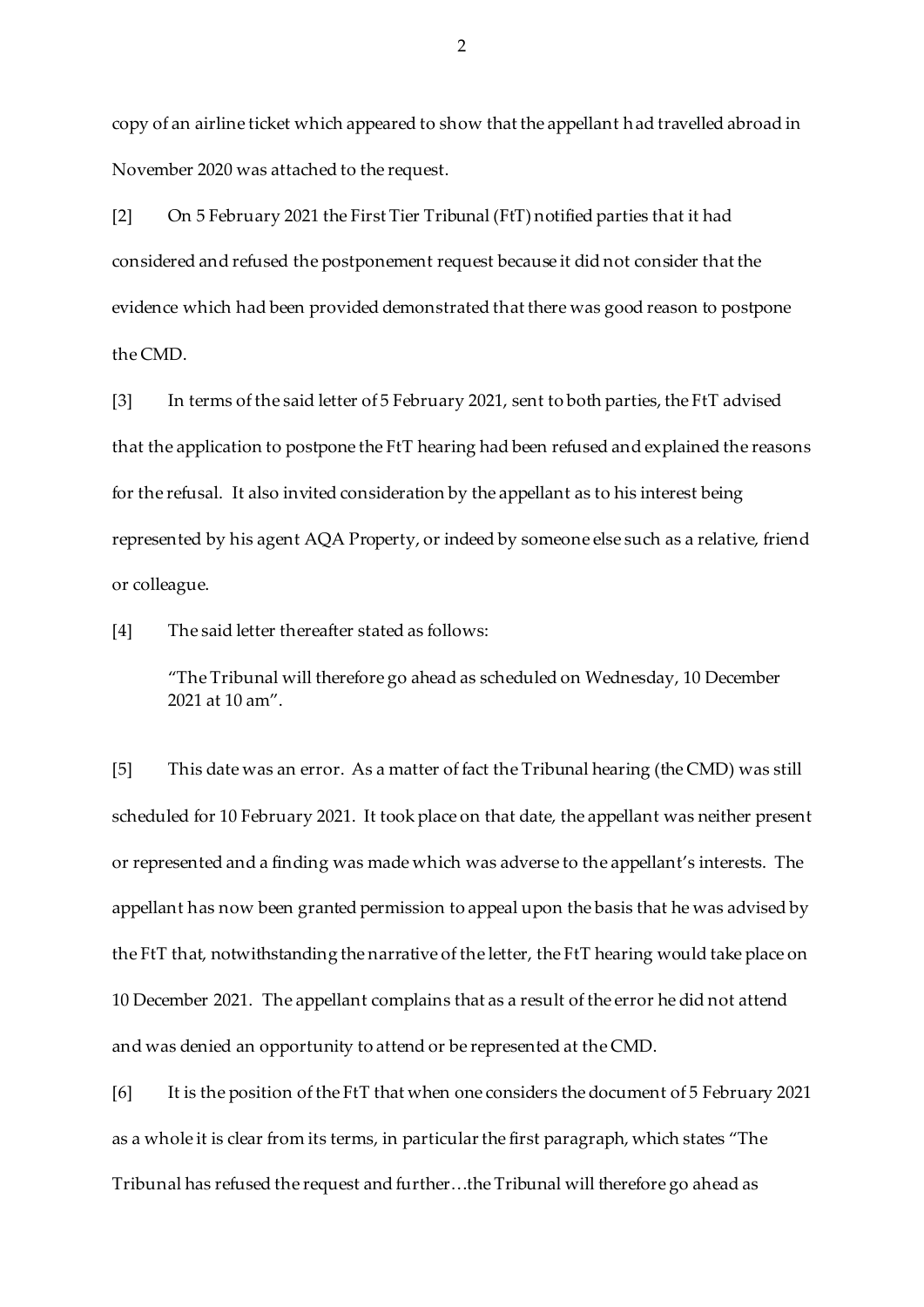scheduled," that the appellant must have known that the CMD would take place on 10 February 2021." Further, the specified date is Wednesday, 10 December 2021. A check of the calendar will clarify that while 10 February 2021 was a Wednesday, 10 December 2021 will be a Friday. The FtT, in refusing permission to appeal, concluded that "it might therefore have been expected that anyone employed by the landlord's agents would have noted this anomaly when entering this date into their diary."

[7] Further, it is the position of the FtT that if there was any doubt over the date of the CMD it was open to the appellant's representative to check the date with the FtT's administration. The FtT noted that the respondent's representative, who had received a copy of the same email on 5 February 2021, attended the CMD on the "correct date."

[8] Permission to appeal has been granted. The appellant has contacted the Upper Tribunal to advise that he is insisting on his appeal and requesting an oral hearing. The respondent has indicated that he does not challenge or oppose the "appeal decision" which I take to mean the decision of the FtT in refusing permission to appeal. For reasons that will become apparent the Upper Tribunal will consider this matter on the basis of written submission only.

[9] *Advocate General for Scotland* v *Murray Group Holdings Ltd* [2015] CSIH 77; 2016 SC 201 (affirmed by UKSC in [2017] UKSC 45; 2018 SC (UKSC) 15) concerned an appeal from the Tax & Chancery Chamber of the First Tier Tribunal under section 13 of the Tribunals, Courts & Enforcement Act 2007. An appeal to the Upper Tribunal was available "on any point of law arising from the decision made by the First Tier Tribunal". The appeal thereafter to the Court of Session is "on any point of law arising from a decision made by the Upper Tribunal". It was in this context that the Inner House examined what was meant by "a point of law". It identified four different categories that an appeal on a point of law covers:

3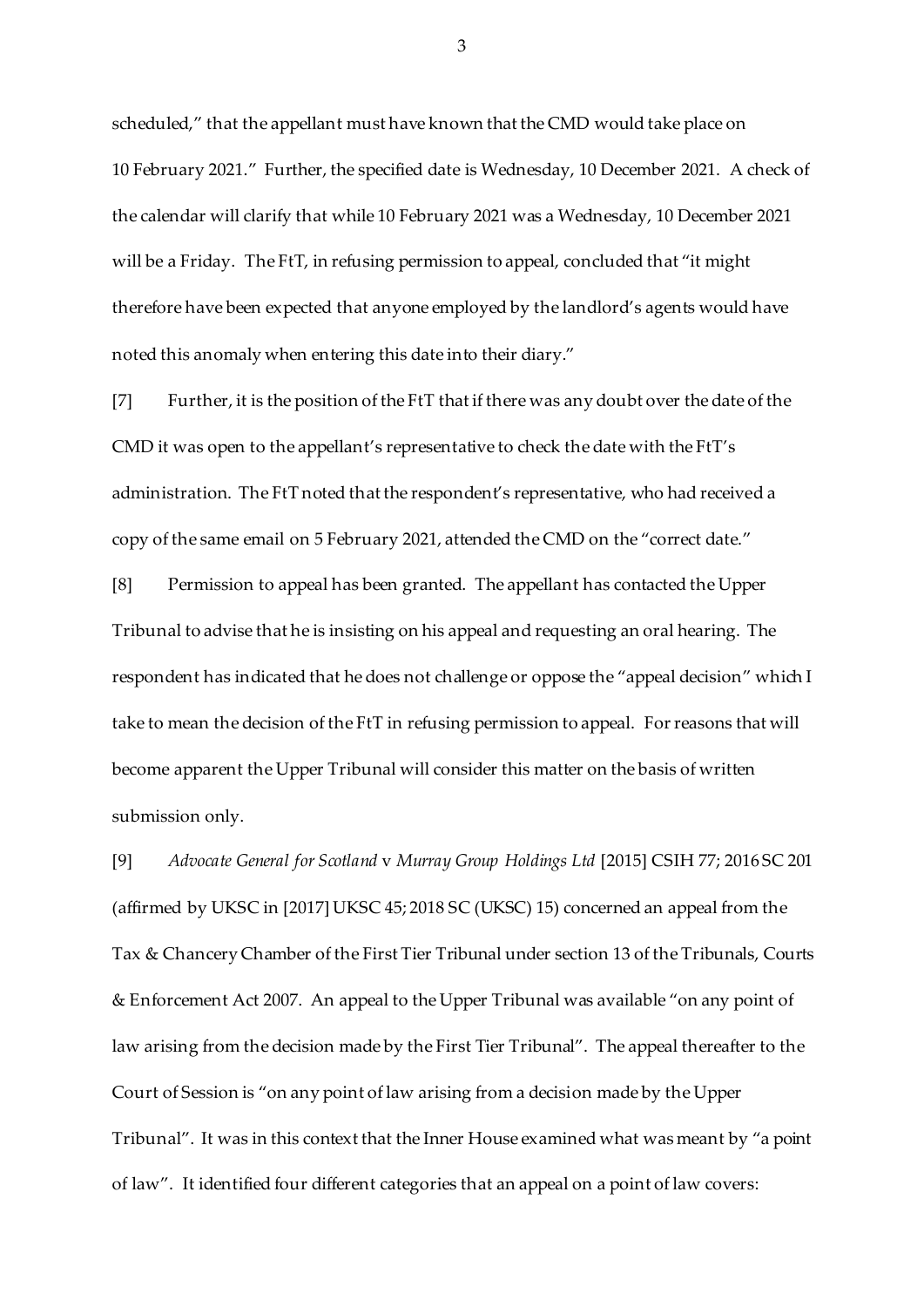(i) General law, being the content of rules and the interpretation of statutory and other provisions;

(ii) The application of law to the facts as found by the First Tier Tribunal;

(iii) A finding, where there was no evidence, or was inconsistent with the evidence; and

(iv) An error of approach by the First Tier Tribunal, illustrated by the Inner House with examples: "such as asking the wrong question, or by taking account of manifestly irrelevant considerations or by arriving at a decision that no reasonable tax tribunal could properly reach." ([41]-[43])

[10] I can well understand why the FtT was anxious that the CMD should proceed. The matter had been ongoing for some time and numerous extensions had previously been sought by the appellant. Further, the FtT refers to the broad terms of the letter, rather than to the specific date, from which it is clear that the postponement request has been refused. [11] Notwithstanding the reasons given by the FtT for its decision, the The First-tier Tribunal for Scotland Housing and Property Chamber (Procedure) Regulations 2017 in terms of Rule 24 require that each party is given reasonable notice of the date, time and place of the hearing. In terms of the letter from the FtT administration that Rule was not complied with. The appellant was not provided with the date of the hearing. He was provided with a different date. The appellant is entitled to rely upon the date which is specified in the written communication from the FtT. He did not attend the hearing and as such was denied an opportunity to present his case. The letter from the FtT's administration is clearly contradictory. It cannot be the case that the postponement request has been refused but that a hearing previously scheduled for 10 February will now take place "as scheduled" on 10 December. An error must have occurred.

4